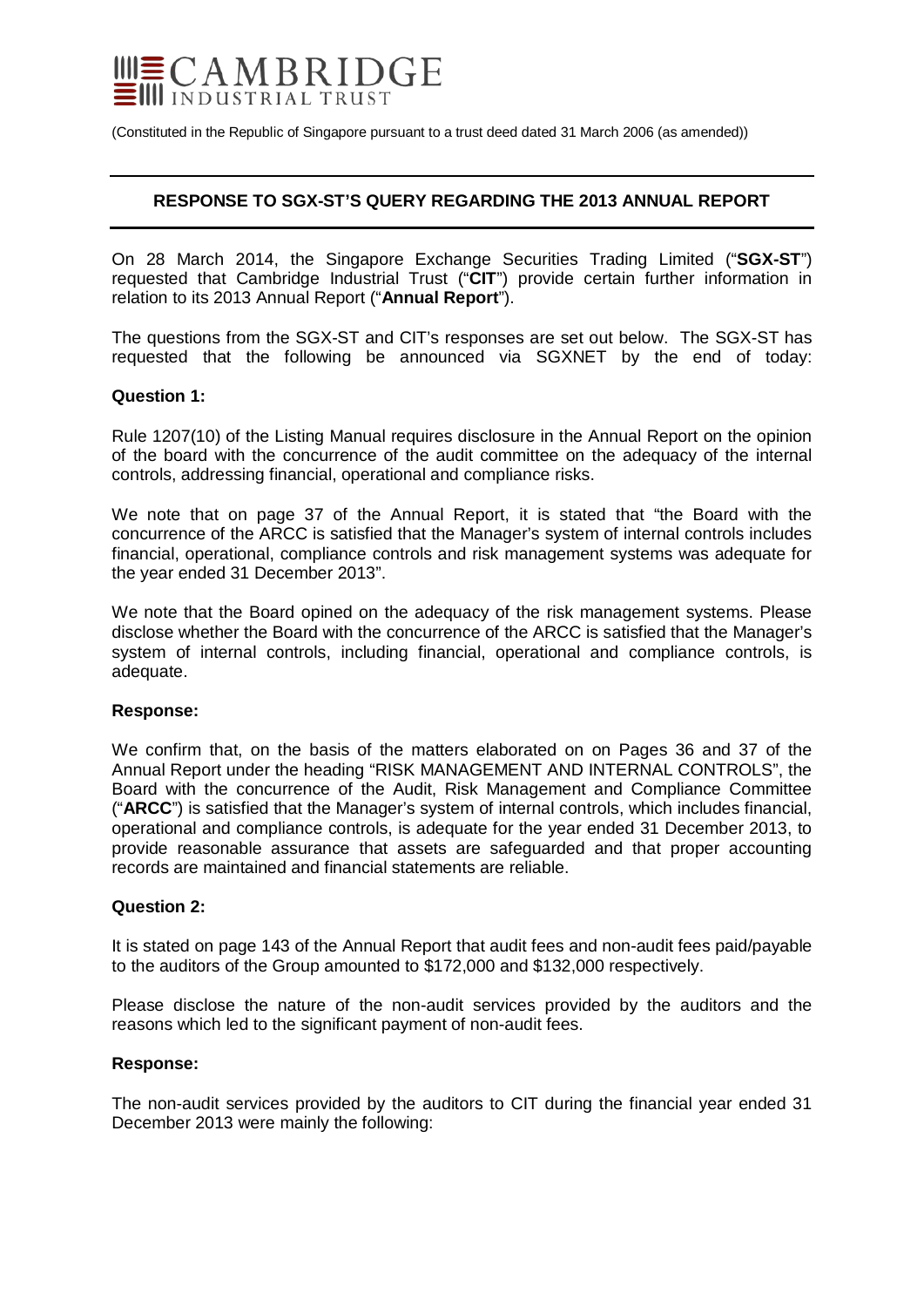- Tax review
- Tax advisory (Advanced Tax Ruling)

The non-audit fees were increased in the financial year ended 31 December 2013 due to the tax advisory engagement relating to the Advanced Tax Ruling, which is not expected to recur in this financial year ending 31 December 2014.

BY ORDER OF THE BOARD Philip Levinson Chief Executive Officer and Executive Director

Cambridge Industrial Trust Management Limited As Manager of Cambridge Industrial Trust (Company Registration No. 200512804G, Capital Markets Services Licence No. 100132-2)

31 March 2014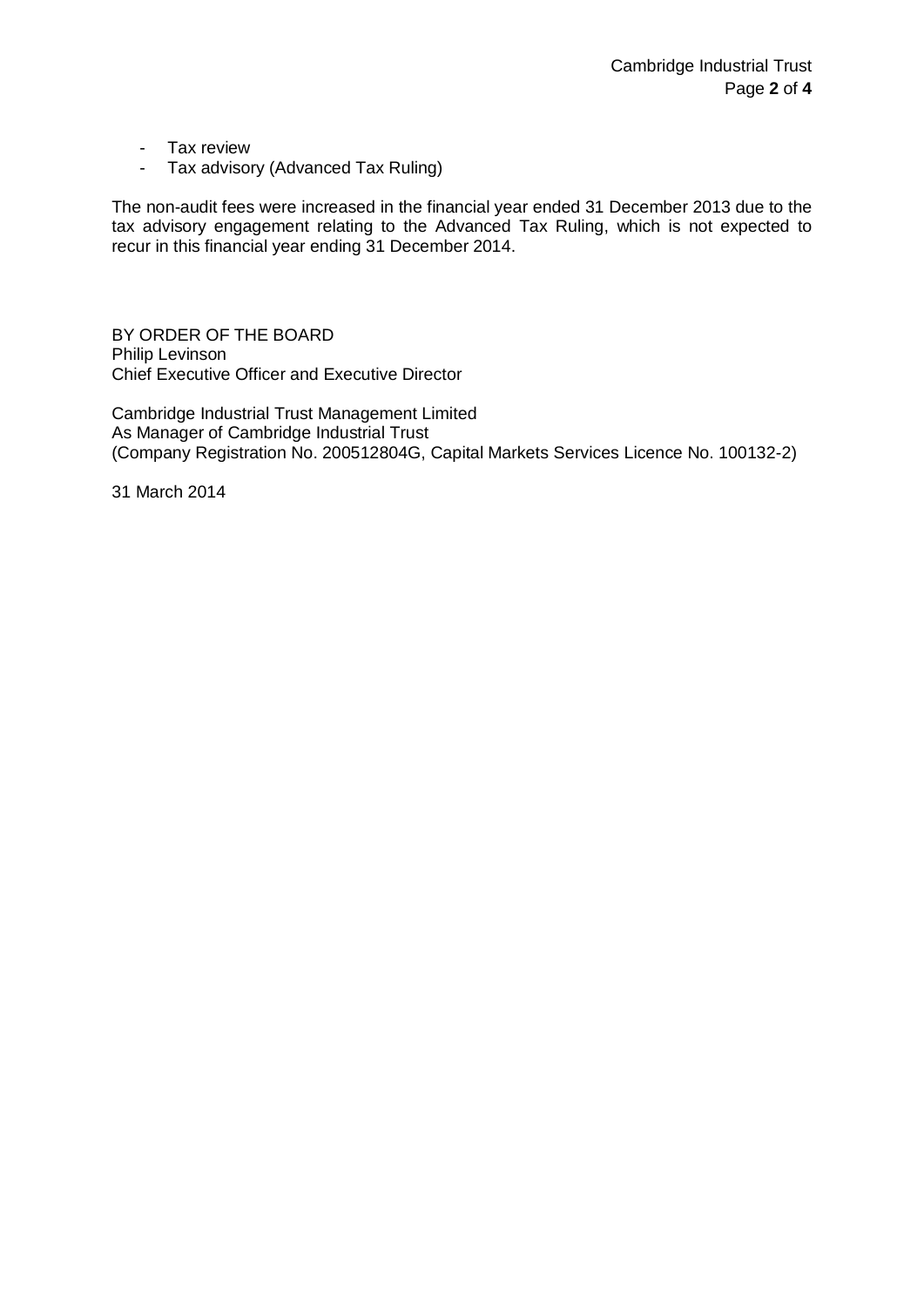# **For further enquiries, please contact:**

Cambridge Industrial Trust Management Limited Ms Caroline Fong Head of Investor Relations and Corporate Communications (65) 6222 3339 [caroline.fong@cambridgeitm.com](mailto:caroline.fong@cambridgeitm.com)

# **About Cambridge Industrial Trust**

Cambridge Industrial Trust ("CIT"), publicly listed on the Singapore Exchange Securities Trading Limited since 25 July 2006, is Singapore's first independent industrial real estate investment trust ("REIT").

CIT invests in quality income-producing industrial properties and has a diversified portfolio of 47 properties located across Singapore, with a total gross floor area of approximately 7.6 million square feet and a property value of S\$1.2 billion as at 31 December 2013. They range from logistics and warehousing properties to light industrial properties, which are located close to major transportation hubs and key industrial zones island-wide.

The Manager's objective is to provide Unitholders with a stable and secure income stream through the successful implementation of the following strategies:

- Pro-active asset management;
- Acquisition of value-enhancing properties;
- Divestment of non-core properties; and
- Prudent capital and risk management.

Cambridge Industrial Trust Management Limited, the Manager of CIT, is indirectly owned by three strategic sponsors, namely, National Australia Bank Group ("NAB") (56%), Oxley Group (24%) and Mitsui & Co., Ltd ("Mitsui") (20%):

- NAB, one of Australia's four largest banks, is an international financial services group that provides a comprehensive and integrated range of financial products and services;
- Oxley Group is an innovative private investment house specialising in real estate and private equity investments across Asia-Pacific; and
- Mitsui is one of the largest corporate conglomerates in Japan and listed on the Tokyo Stock Exchange. It is one of the largest publicly traded companies in the world. Mitsui also developed the Japan Logistics Fund Inc., a publicly listed REIT in Japan dedicated to investing in distribution facilities.

For further information on CIT, please visit<http://www.cambridgeindustrialtrust.com/>